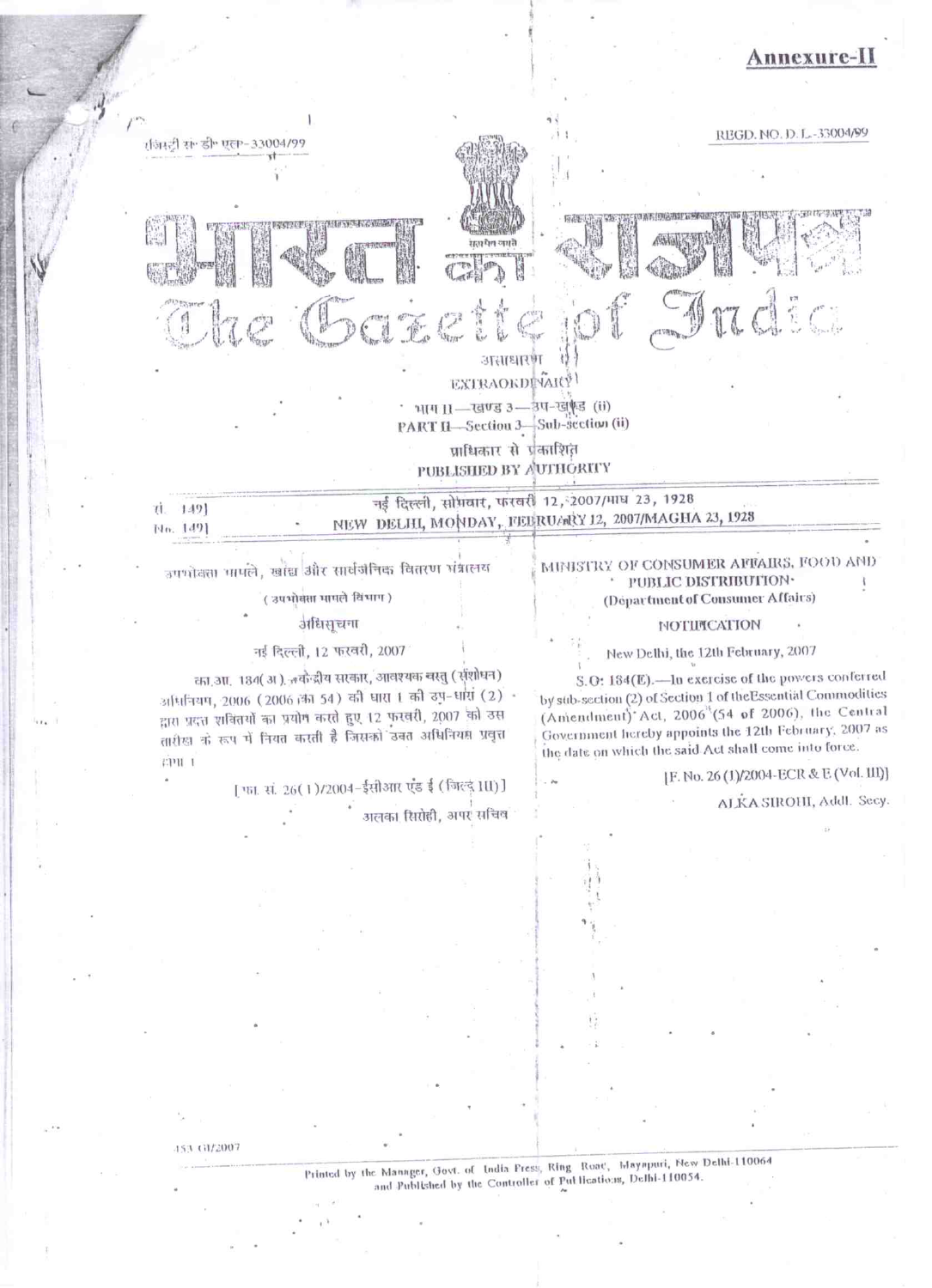रजिस्टी सं• डी॰ एल॰--(एन)04/0007/2006---08

14342

**A RAIGE** 

REGISTERED NO. DL-(N04/0007



असाधारण **EXTRAORDINARY**  $1500 - 11$  mp PART II -- Section 1 प्राधिकार से प्रकाशित

PUBLISHED BY AUTHORITY

नई दिल्ली, मंगलवार, दिसंग्लर 26, 2006 / पौष 5, 1928. सं॰ 62 | NEW DELHI, TUESDAY, DECEMBER 26, 2006 /PAUSA 5, 1928 No. 621

20

इस भाग में भिन्न पुष्ठ संख्या दी जाती है जिससे कि यह अलग संकलन के रूप में रखा जा सके। Separate paging is given to this Part in order that it may be filed as a separate compilation.

#### MINISTRY OF LAW AND JUSTICE

### (Legislative Department)

New Delhi, the 26th December, 2006/Pausa 5, 1928 (Saka)

The following Act of Parliament received the assent of the President on the. 24th December, 2006, and is hereby published for general information:

# THE ESSENTIAL COMMODITIES (AMENDMENT) ACT, 2006

No. 54 or 2006

[24th December 2006.]

An Act further to amend the Essential Commodities Act, 1955.

BE it enacted by Parliament in the Fifty-seventh Year of the Republic of India as follows:-

1. (1) This Act may be called the Essenzial Commodities (Amendment) Act, 2006.

(2) It shall come into force on such date as the Central Government may, by notification in the Official Gazette, appoint.

10 of 1955.

2. In the Essential Commodities Act, 1955 (hereinafter referred to as the principal Act), in section 2, clause  $(a)$  shall be omitted.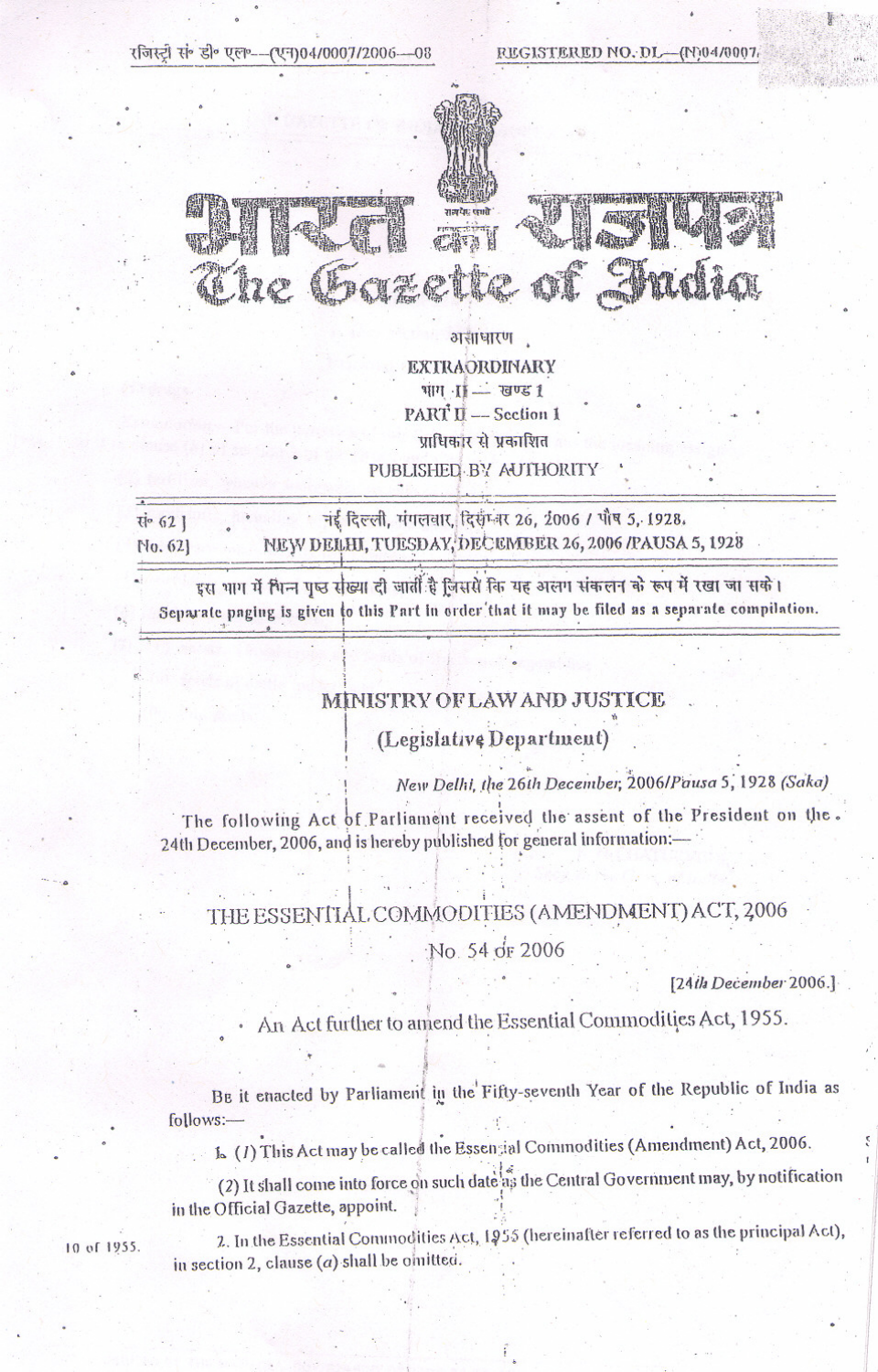**IPART II** 

Insertion  $\sigma$ f  $new$ section  $2A$ 

Essential commodities declaration, etc.

3. After section 2 of the principal Act, the following section shall be inserted, namely:

'2A. (1) For the purposes of this Act, "essential commodity" means a commodity specified in the Schedule.

(2) Subject to the provisions of sub-section (4), the Central Government may, if it is satisfied that it is necessary so to do in the public interest and for reasons to be specified in the notification published in the Official Gazette, amend the Schedule so as  $to-$ 

 $(a)$  add a commodity to the said Schedule;

(b) remove any commodity from the sald Schedule,

in consultation with the State Governments.

(3) Any notification issued under sub-section (2) may also direct that an entry shall be made against such commodity in the said Schedule declaring that such commodity shall be deented to be an essential commodity for such period not exceeding six months to be specified in the notification:

Provided that the Gentral Government may, in the public interest and for reasons to be specified, by notification in the Official Bazette, extend such period beyond the said six months.

(4) The Central Government may exercise its powers under sub-section (2) in respect of the commodity to which Parliamant has power to make laws by virtue of Entry 33 in List III in the Seventh Schedule to the Constitution.

(5) Every notification issued under sub-section (2) shall be laid, as soon as may be after it is issued, before both Houses of Parliament.'.

'4. In section 3 of the principal Act, in sub-section (2), in clause (g), the words "or Amendment of section 3. cotton textiles" shall be omitted.

5. In section 12A of the principal Act, in sub-section (2), in clause  $(a)$ , sub-clause  $(i)$ Amendment of shall be omitted. section 12A.

Savings of the orders issuedunder section 3.

6. All notifications, orders, directions issued or any appointment made, licence or permit granted under section 3 of the principal Act before the commencement of this Act and are in force, in respect of the essential commodities specified in the Schedule, shall continue to remain in force until and unless it is superseded by any notification, order, appointment made, licence or permit granted or directions issued and it shall be deemed to have been

issued under the corresponding provisions of this Act.